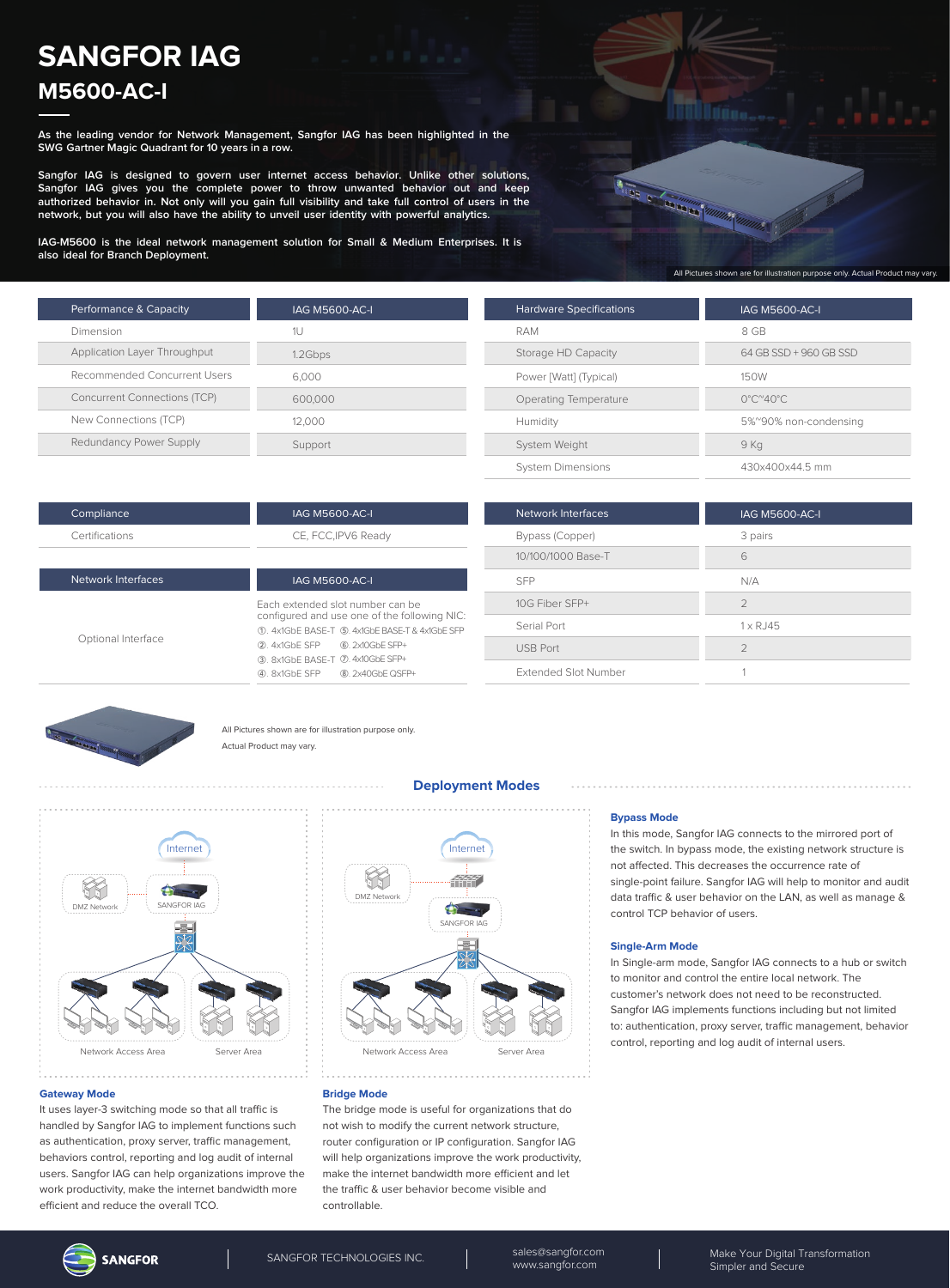#### 1 **Unified Management of all Clients in the Entire Network**

Sangfor IAG can effectively control both Wired and Wireless networks, achieving Unified Management of all clients in the entire network. Rich and flexible authentication methods, such as username/password, IP/MAC binding, etc., as well as value-added marketing authentication methods (QR code, SMS, WeChat, Facebook, Alipay, etc.) are available in Sangfor IAG. It can also control permissions based on user, application, location and client types.

## **(2) Intelligent Control with Visibility of User Behavior & Traffic**

Sangfor IAG is able to manage and control network applications & web browsing more conveniently and accurately. It has one of the largest application signature database and URL database, which are updated every 2 weeks. Its bulk management mode for large enterprises greatly improves the productivity and efficiency.

Thanks to three unique major traffic management technologies (Dynamic Traffic Control, Intelligent Flow Control, Quota Control) of Sangfor IAG, the bandwidth utilization can be improved by more than 30%.

#### 3 **Simple & Intuitive Reporting for Simpler Network Management**

SANGFOR IAG is built-in with an Advanced Report Center, which supports various customized reports based on traffic statistics, queries, ranking, times and behavior of user & user groups, helping enterprises analyze the root causes of all network issues. IT managers are provided with all the detailed information they need to know about their network, including Internet access activities, bandwidth consumption and viewed contents.

Reports are self-generated and automatically & regularly sent to an appointed e-mail address to effectively assist in the network design, secure it and optimize the usage of the bandwidth.

## 4 **Business Intelligence**

The Sangfor Business Intelligence platform is based on Hadoop and adapted to Mapreduce data process technology & NoSQL database to perform TB data query' s in seconds and makes data processing more efficient and intelligent. Traffic identification distinguishes between user and machine traffic while the Graph Computing and Machine Learning performs modeling analysis of all traffic. Scenario based applications brings you the best ever operation experience.



All Pictures shown are for illustration purpose only. Actual Product may vary.



#### **User Authentication and Management**

Mapping and identifying users | IP/MAC binding, hostname, USB Key, SMS, QR-Code, Portal, WeChat, Facebook, etc. | User accounts importing and synchronizing from LDAP, CAM3, etc. | SSO integration: AD/POP3/Proxy/Radius, 3rd party authentication device and DB Server.



## **Access Control | SSL Decryption**

Application control | URL filtering | Search Engine Control, Enhanced Email/IM control | File filtering | SSL traffic control | Illegal Wi-Fi.



## **Proxy Avoidance Protection**

Anti-Proxy with Endpoint Secure Integration | Anti-proxy with IAG application signature database.



#### **Bandwidth Management**

BM according to specific object/policy | International & Domestic BM | Bandwidth Guarantee & Limitation | Multi-level SON Channel | Dynamic BM | Virtual line | Multiplexing and intelligent routing.



#### **Report Center**

Report based on application traffic, user behavior, etc. | Graphical reports by counts, ranking, comparison, trends analysis with statistics, pie, bar, line chart, etc. | Real time report | Content log for IM chat records, emails, forum posts, etc. | Customized CIO report | Built-in internal and optional external report center | Export to CSV or PDF format.



#### **Management & Deployment**

Centralized management support | Proxy functions: HTTP/HTTPS Sockets 4/5, ICAP | HA support (A/A,A/P), Hardware bypass | Deployment mode: Route, Bridge, Double Bridge, Bypass, Single-arm | Built-in Firewall | IPsec VPN.



#### **Endpoint Security Compliance**

Ingress Client Based (Agent) | Ingress Client rule based on Login domain, operating system, process, file, registry, task, patch, access check, access control, external device control, windows account, anti-defacement and anti-virus software related to update and database version | Traffic Based (Agentless) | Traffic Based rule based on Check personal software and enterprise software for anti-virus destination server IP heartbeat.



#### **Asset Management**

Asset Discovery: Identify and list of IOT devices, advanced search and filter, export to csv | Asset Classification: Categorize endpoint type based on host, mobile endpoint, network device, dumb endpoint, medical equipment, network endpoint sharing and custom | Endpoint Check: Rule configured based on ingress client based (agent) and traffic based (agentless).